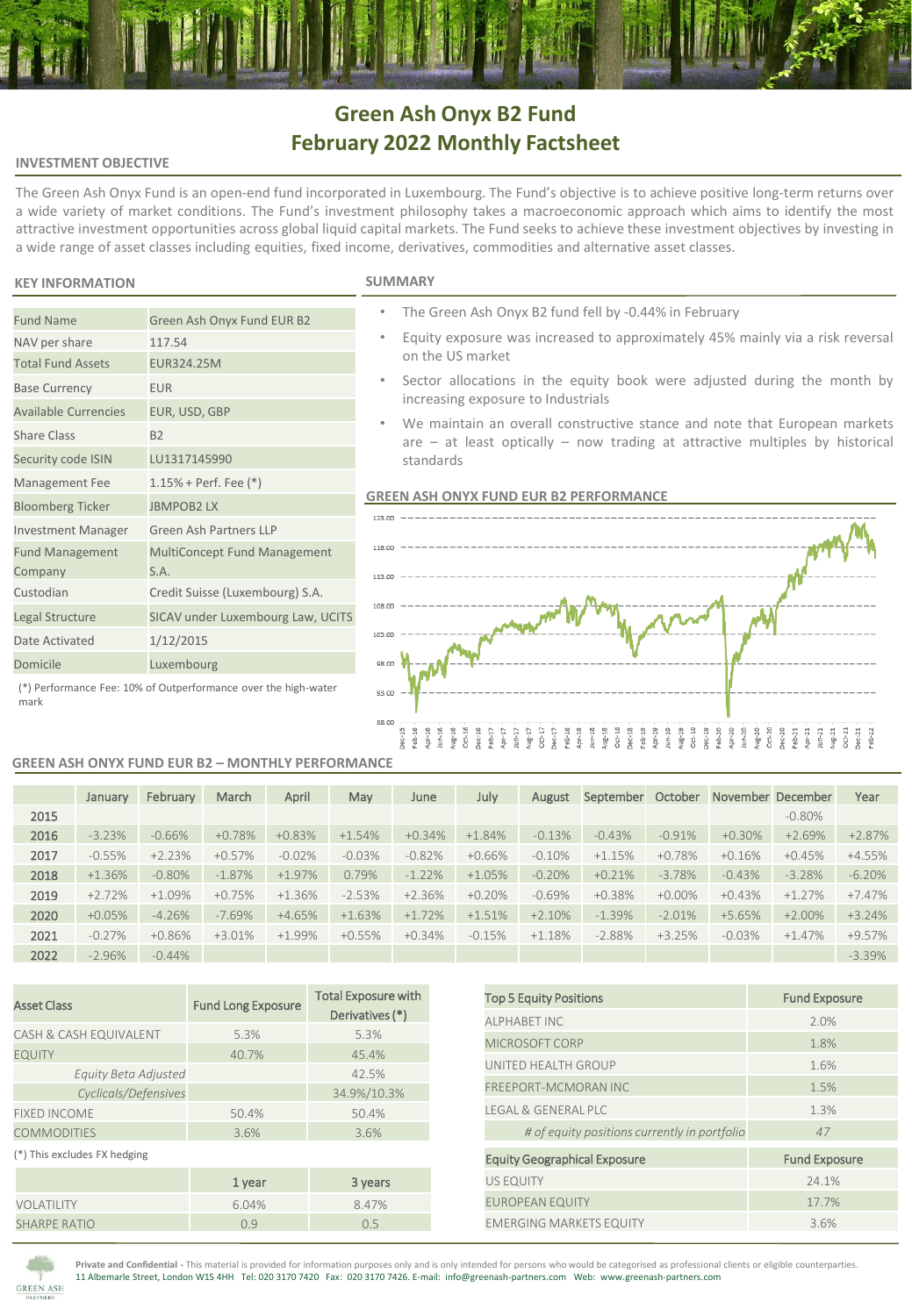# **Green Ash Onyx B2 Fund February 2022 Monthly Factsheet**

# **FUND UPDATE AND OUTLOOK**

While markets started the month on a surer footing having priced a faster than expected tightening of monetary policy, geopolitics was the main market driver in February, affecting inflation expectations due to the sharp upward moves in commodities and effect on supply chains, impacting Russian assets due to sanctions, introducing a significant element of uncertainty that capped the advance in rates seen through to the middle of the month and overall - increasing the probability of a stagflationary environment to materialize. Due to the potential impact on the economic recovery, in Europe in particular, market implied probabilities of interest rates hikes have decreased; real rates pulled back deeper into negative territory and equity indices – those closer to the epicentre of the Ukrainian crisis in particular – weakened.

The re-price of risk for European assets was especially sharp for stocks with direct exposure to Russia (many within Financials) and those in Energy intensive industries, and – due to potential shifts in policies - characterized by the rotation into Defence, Mining and Energy (including Renewables) stocks; US Markets – although showing similar rotations - were generally firmer due to being both less conspicuously entangled in Eastern Europe and the more material weight of the Technology sector, already oversold due to the debate around rates.

Elsewhere, the general flight to safety meant that the DXY performed well, and so did gold.

Against this backdrop the Green Ash Onyx B2 lost -0.44% over the month.

The Equity book contribution was overall negative, but the performance was significantly aided by Energy and Mining stocks propped by the strong advance in commodities; we were also pleased by the advance in Health Care stocks, with most portfolio constituents in the sector closing the month higher. Laggards in performance were mainly concentrated in consumer discretionary stocks.

Exposure to commodities (Brent and Industrial Metals trackers) as well as the position in TIPS opened last month aided the book performance.

Given the pull back in risk assets we continued to monitor markets to identify potential dislocations in price to carefully add risk via both single stocks or selling volatility; we also added a risk reversal on the US market to take the overall exposure to equity to approximately 45%. The number of single stock equity positions in the portfolio is now 47.

We will focus on maintaining a balanced book from here, negotiating the fallout from the conflict in Ukraine and continuing to observe the development in the growth and inflation expectations, rates policy & the quantitative tightening (QT) debate. Longer term the additional uncertainty caused by the recent geopolitical events may create a more challenging backdrop and persistent volatility, for Europe in particular; net of extreme outcomes, we maintain an overall constructive stance and note that European markets are  $-$  at least optically  $-$  now trading at attractive multiples by historical standards.